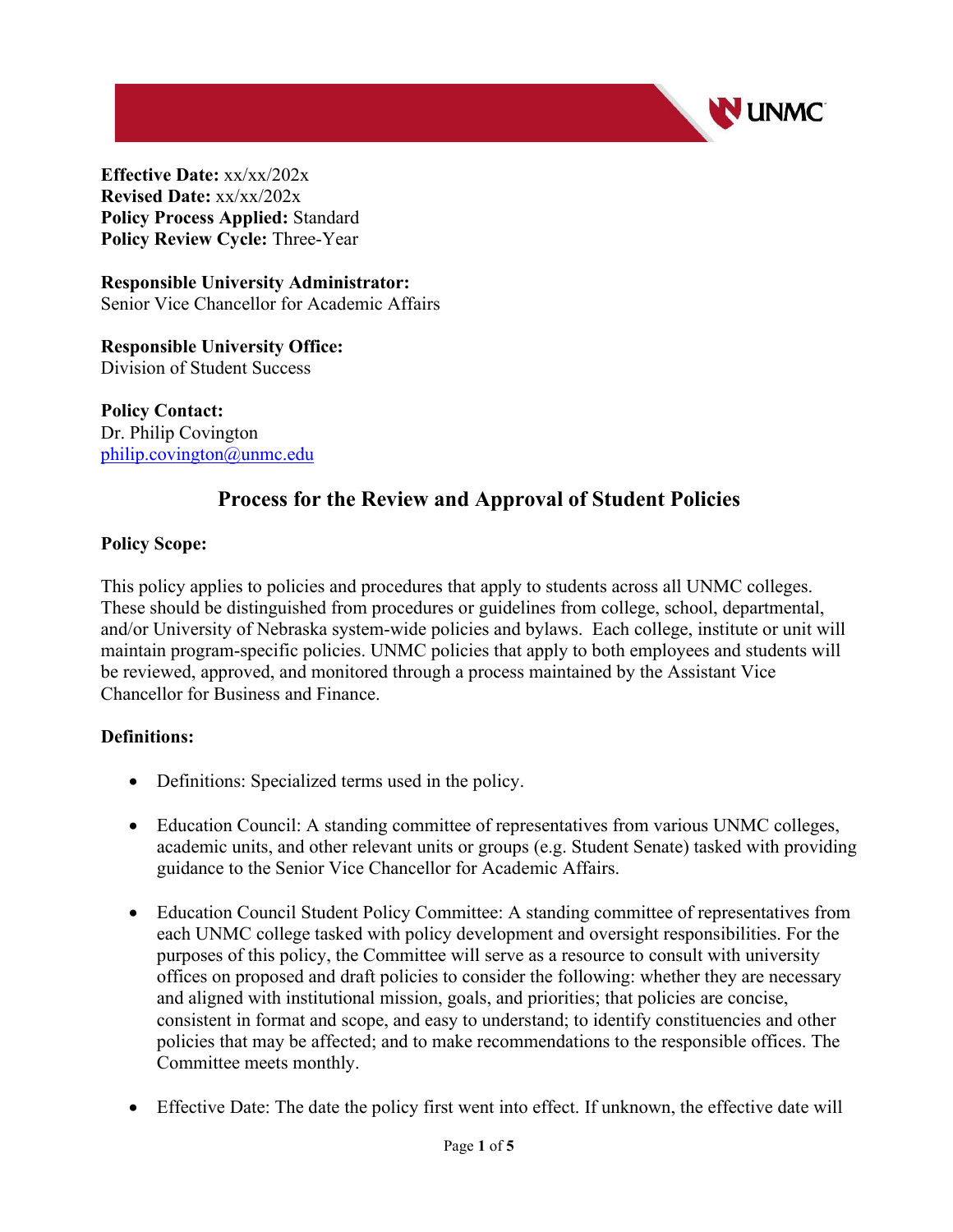be designated as the last known revised date.

- Policy Contact: The person to contact with question/issues.
- Policy Scope: Describes who is affected by a policy or needs to read it.
- Policy Statement: Describes what the policy permits or prohibits, what is required, and/or how issues will be handled.
- Procedures: The means by which the policy is carried out.
- References: Other policies or information that should be cross-referenced such as legal or regulatory information.
- Responsible Administrator(s): The highest-ranking university officer responsible for the high-level oversight of campus policies that fall within their areas of responsibility. The responsible administrator is accountable for the substance of the policy and compliance with campus policies under their jurisdiction; and delegating to and overseeing the performance of the responsible office. Depending on the scope of the subject matter, a policy may have more than one responsible administrator.
- Responsible Office(s): Unit(s) assigned by the responsible administrator and is tasked with the operational administration of a policy and its related procedures, processes, instructions, and forms.
- Revised Date: The date the policy was last approved by the Senior Vice Chancellor for Academic Affairs.
- Student Affairs Council: A standing committee of representatives from various UNMC colleges and other relevant units or groups tasked with providing guidance to the Associate Vice Chancellor for Student Success.
- Student Policy: A guiding or governing set of rules or principles, formally approved, to further the conduct of UNMC student.

# **Policy Statement:**

The UNMC Education Council has the responsibility of reviewing policies impacting students across programs, unless indicated otherwise by the Chancellor, Board of Regents, state, or federal policy. Only those policies approved in accordance with these processes will have the force of campus policy.

Policy approval is to follow a standard process designed to examine and approve each policy prior to the policy's expiration date. An interim process also exists to be used in special situations including a change in federal or state law, a significant and immediate financial opportunity, or institutional risk. Interim policies will remain in force for up to one year from the date of issuance.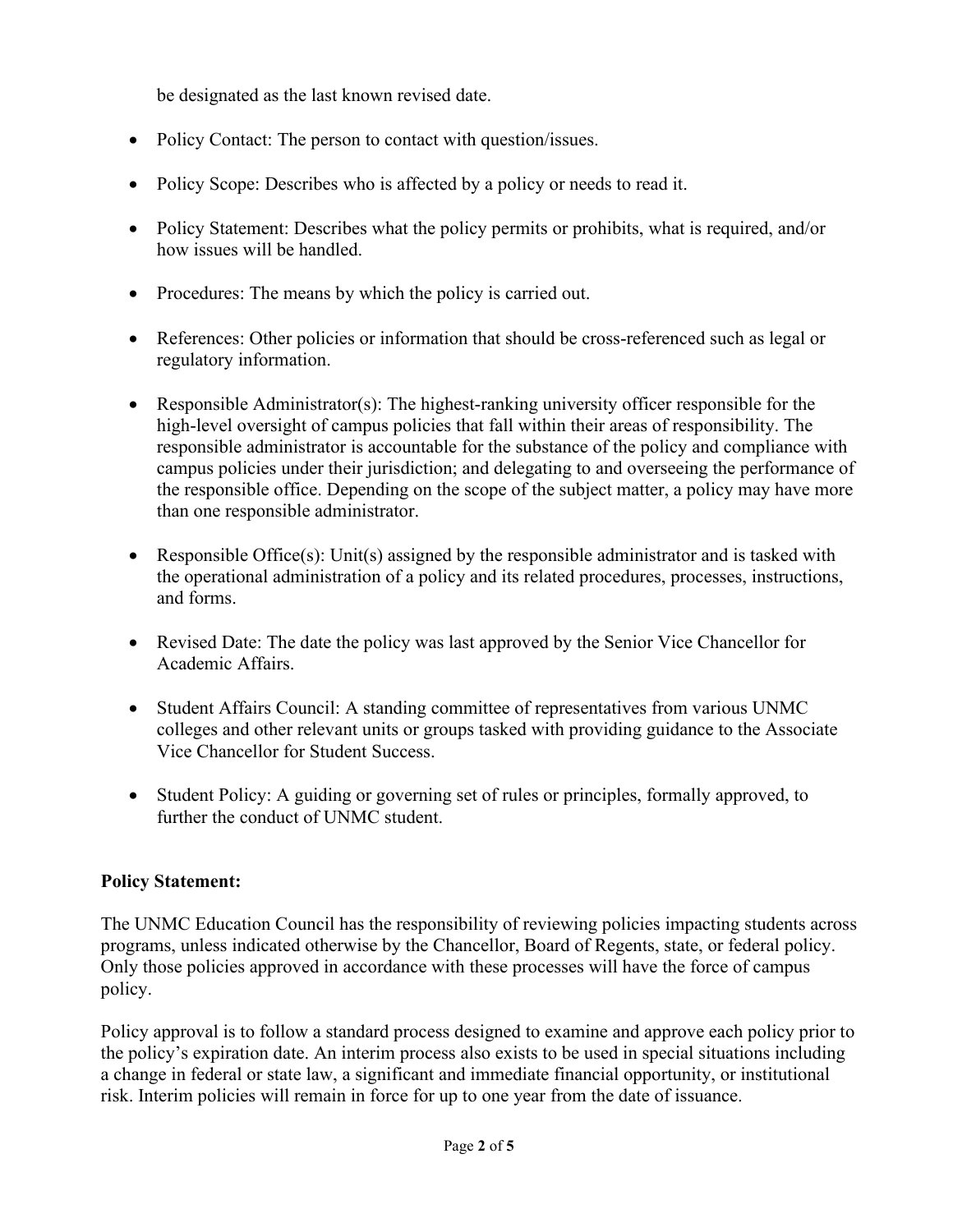## **Standard and Interim Policy Approval Procedures:**

#### *Standard Approval Procedures:*

- 1. Responsible administrator(s) submit the draft policy to the Education Council Student Policy Committee.
- 2. The Education Council Student Policy Committee reviews the draft policy and gives feedback to the responsible administrator(s).
- 3. Responsible administrator(s) amend draft, if necessary.
- 4. The Education Council Student Policy Committee presents the draft policy online to University stakeholders for a 30-day notice and comment period. Stakeholders who will be notified that the draft policy is under review include members of the UNMC Student Senate, UNMC Legal Counsel, the UNMC Student Affairs Council, the UNMC Education Council, and other relevant stakeholders.
- 5. Responsible administrator(s) amend draft, if necessary.
- 6. The Education Council votes on the draft policy. If the Education Council approves the policy, it will move forward for review by the Senior Vice Chancellor for Academic Affairs. If the Education Council does not approve the policy, the responsible administrator(s) will amend the policy and resubmit it for a vote by the Education Council.
- 7. The Senior Vice Chancellor for Academic Affairs approves or does not approve the draft policy. If the Senior Vice Chancellor does not approve, the responsible administrator(s) will amend the draft and resubmit it for approval by the Education Council.
- 8. Policies approved by the Senior Vice Chancellor for Academic Affairs will be published in the UNMC Academic Catalog and in other searchable, centralized online repositories as established by the University.
- 9. Each policy should be reviewed, at minimum, every three (3) years.

## *Interim Approval Procedures:*

- 1. Responsible administrator(s) submit the draft policy to the Education Council Student Policy Committee.
- 2. The Education Council Student Policy Committee gives feedback to the responsible administrator(s) and votes on the policy draft. If the Education Council Student Policy Committee gives interim approval to the policy, it will move forward for review by the Education Council. If the Education Council Student Policy Committee does not approve the policy, the responsible administrator(s) will amend the policy and resubmit it for a vote by the Education Council Student Policy Committee, if applicable.
- Page **3** of **5** 3. Responsible administrator(s) amend draft, if necessary.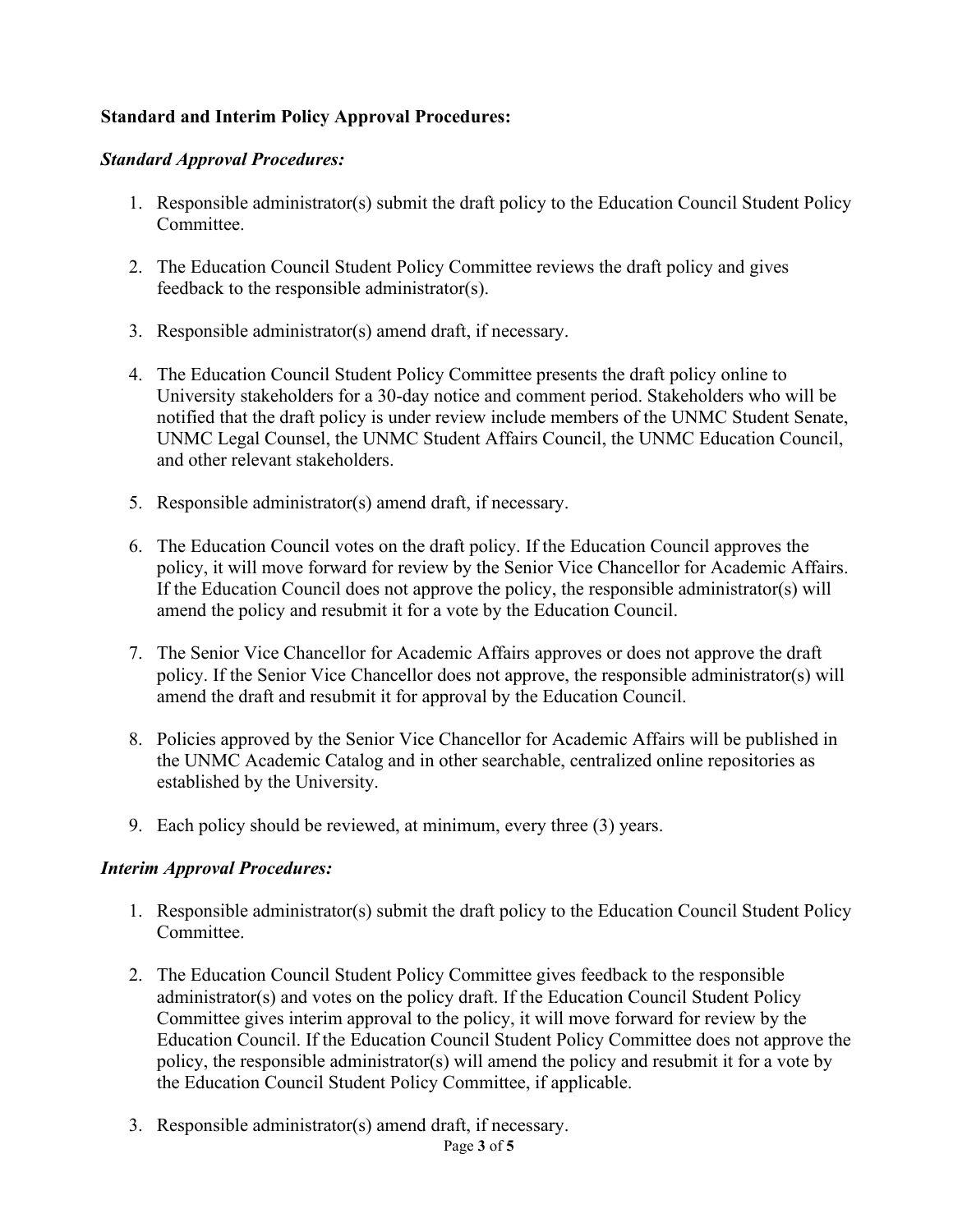- 4. The Education Council votes on the draft policy. If the Education Council approves the policy, it will move forward for review by the Senior Vice Chancellor for Academic Affairs. If the Education Council does not approve the policy, the responsible administrator(s) will amend the policy and resubmit it for a vote by the Education Council.
- 5. The Senior Vice Chancellor for Academic Affairs approves or does not approve the draft policy. If the Senior Vice Chancellor does not approve, the responsible administrator(s) will amend the draft and resubmit it for approval by the Education Council.
- 6. Policies approved by the Senior Vice Chancellor for Academic Affairs will be published in the UNMC Academic Catalog and in other searchable, centralized online repositories as established by the University.
- 7. Interim policies will be in effect for one year after approval by the Senior Vice Chancellor for Academic Affairs.
- 8. The Education Council Student Policy Committee presents the draft policy online to University stakeholders for a 30-day notice and comment period. Stakeholders to be notified that the draft policy is under review include members of the UNMC Student Senate, UNMC Legal Counsel, Student Affairs Council, Education Council, and other relevant stakeholders.
- 9. Responsible administrator(s) amend draft, if necessary.
- 10. The Education Council votes on the draft policy. If the Education Council approves the policy, it will move forward for review by the Senior Vice Chancellor for Academic Affairs. If the Education Council does not approve the policy, the responsible administrator(s) will amend the policy and resubmit it for a vote by the Education Council, if applicable.
- 11. The Senior Vice Chancellor for Academic Affairs approves or does not approve the draft policy. If the Senior Vice Chancellor does not approve, the responsible administrator(s) will amend the draft and resubmit it for approval by the Education Council, if applicable.
- 12. Policies approved by the Senior Vice Chancellor for Academic Affairs will be published in the UNMC Academic Catalog and in other searchable, centralized online repositories as established by the University.
- 13. Each policy should be reviewed, at minimum, every three (3) years.

Student policies indicate the following in the policy:

- 1. Effective Date (Required)
- 2. Revised Date (Required)
- 3. Policy Review Process Applied (Required)
- 4. Policy Review Cycle (Required)
- 5. Responsible University Administrator(s) (Required)
- 6. Responsible University Office (Required)
- 7. Policy Contact and Email (Required)
- 8. Policy Scope (Required)